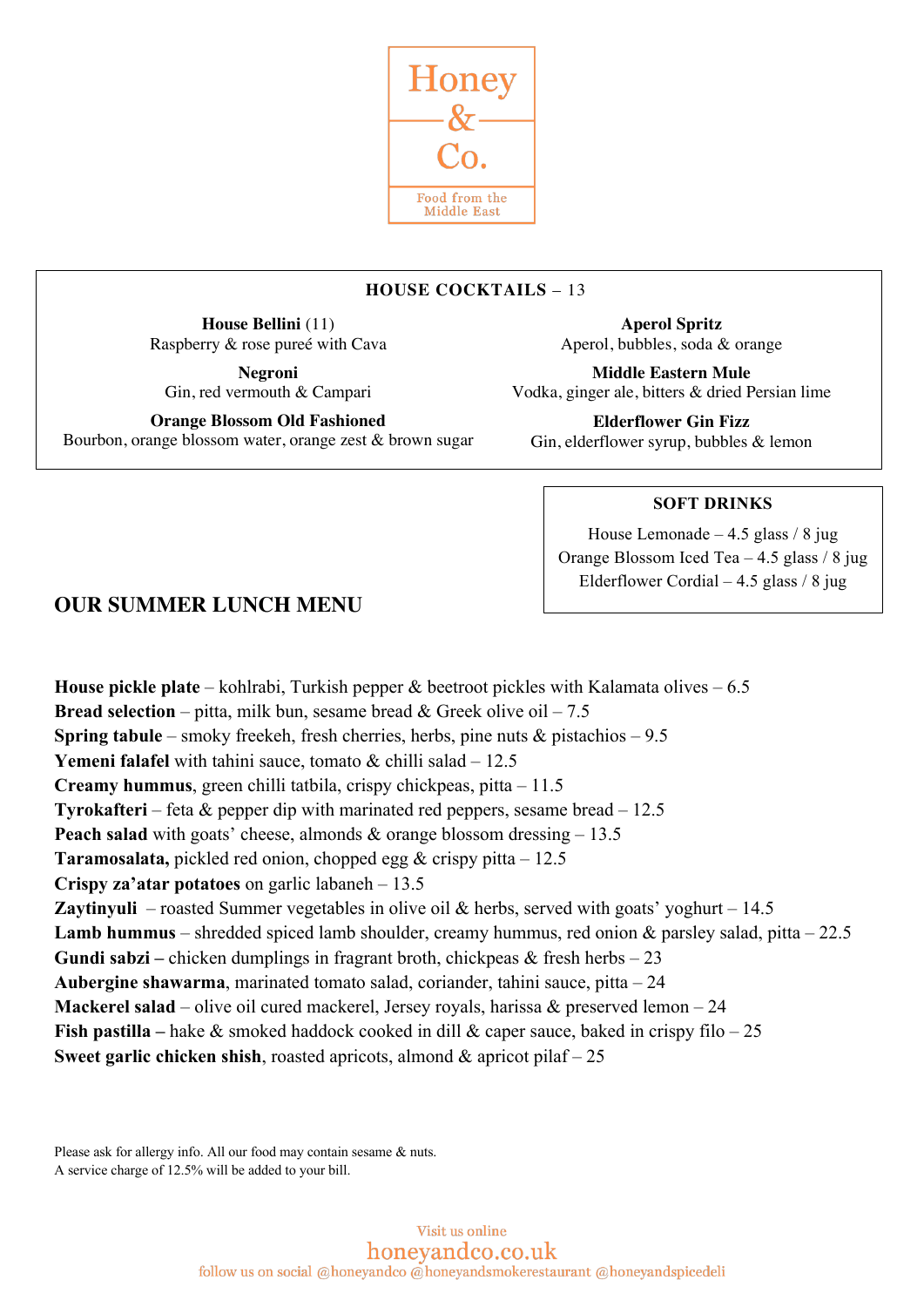

# **OUR LUNCH SHARING MENU**

for the whole table to share

#### **Start with our mezze**

Pickles & olives Bread selection & Greek olive oil Yemeni falafel with tahini sauce & sumac Hummus, tatbila, smoked paprika, crispy chickpeas Tyrokafteri – feta & pepper dip, marinated red peppers Peach salad with goats' cheese, almonds & orange blossom Cherry, freekeh, herb, pine nut & pistachio tabule Halloumopitta, thyme honey, za'atar

#### **Followed by a main of your choice**

Aubergine shawarma, marinated tomato salad, tahini sauce, pitta Gundi sabzi – chicken dumplings in fragrant broth, chickpeas  $\&$  fresh herbs Fish pastilla – hake  $\&$  smoked haddock cooked in dill  $\&$  caper sauce, baked in crispy filo Lamb hummus – shredded spiced lamb shoulder, creamy hummus, red onion & parsley salad, pitta

## **Dessert**

Feta & honey cheesecake Apricot & hazelnut frangipane with pouring cream Chocolate terrazzo Cherry & pistachio cake with sour cream

# **45 pp / w. dessert 50 pp**

Please ask for allergy info. All our food may contain sesame & nuts. A service charge of 12.5% will be added to your bill.

# Visit us online honeyandco.co.uk

follow us on social @honeyandco @honeyandsmokerestaurant @honeyandspicedeli